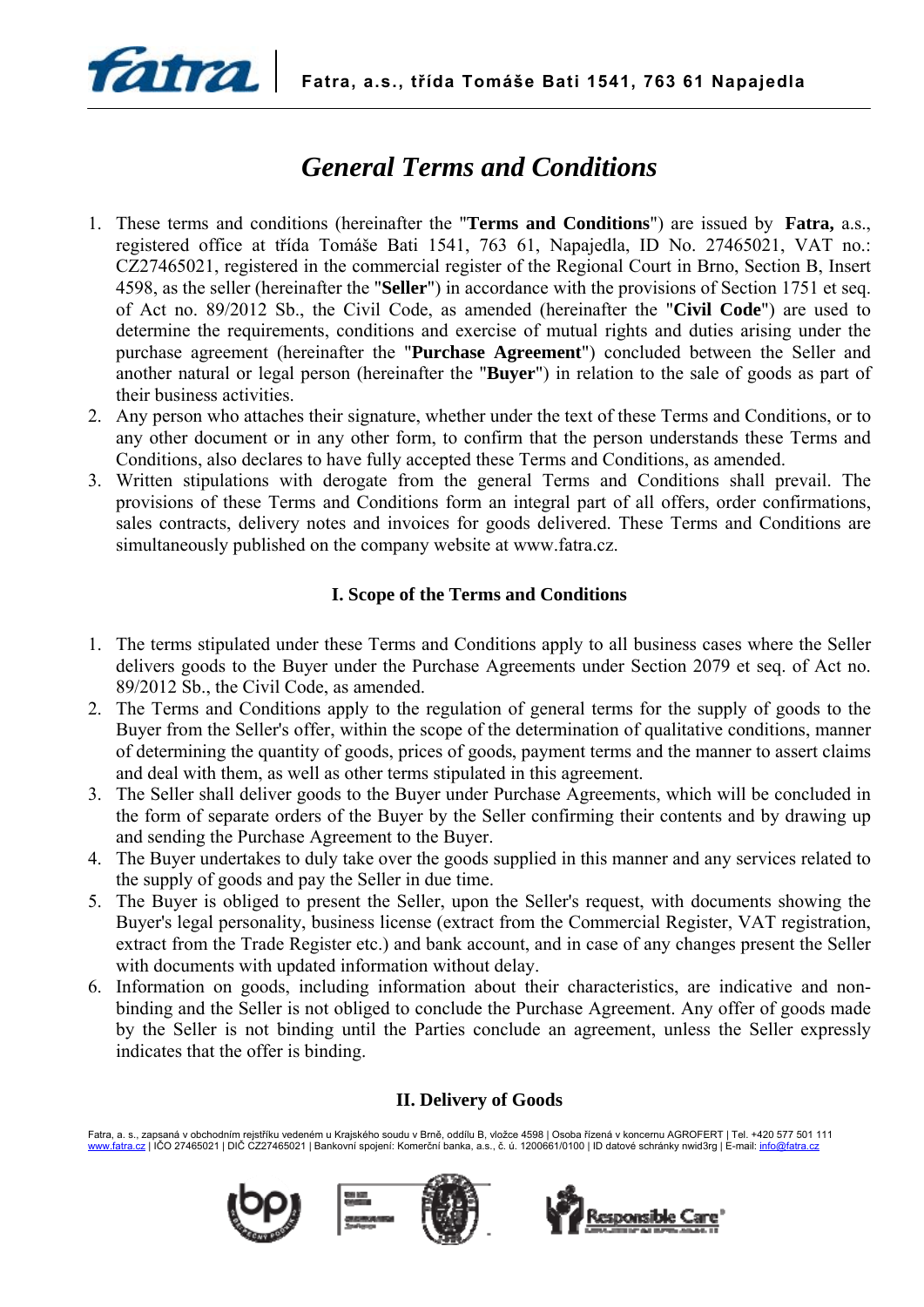- 1. The Seller shall deliver the goods to the Buyer gradually within delivery periods and on dates proposed by the Buyer in one-off orders issued and confirmed in writing by the Seller. Delivery periods shall not exceed 35 days from the date of the written confirmation of a one-off order, unless otherwise agreed by the Parties.
- 2. The Buyer is obliged to make the one-off orders in writing and send them to the Seller by post, fax or e-mail; the order must contain complete identification of the Buyer's entity (business name and registered office / place of business of the Buyer, ID number, VAT number (if subject to VAT), entry in the Commercial Register, contact person including phone and e-mail), a detailed specification of the goods according to the Seller's price list (product number or description, quantity of units required quality), place and manner of delivery, delivery terms in accordance with Incoterms 2010, the name and signature of the authorized representative of the Buyer (in case of orders by email, name and position will suffice). Such an order will be binding for the Seller only upon its written confirmation, which will also involve the stipulation of a specific delivery period (by accepting the proposal of the delivery period specified in the order, or by specifying the delivery period according to the dispatch capacities of the Seller).
- 3. If the Buyer is in delay with meeting any of its duties under this agreement or any legal regulation, or in any other way prevents the Seller from fulfilling the duty to deliver the goods, the Seller's duty to deliver the goods in time is fulfilled if the goods were ready to be dispatched or handed over at the place of loading on the last day of the period for compliance with the duty to deliver goods, and the Seller informed the Buyer thereof. In this regard, the Seller has the right to require the Buyer to pay the so-called storage fee amounting to 0.1% of the stored goods per day.
- 4. If the Buyer is in delay with its duty to pay any of its financial obligations to the Seller, the Seller may refuse to carry out the delivery of goods until the financial obligation is fulfilled.
- 5. The place of delivery of the goods will be determined by an agreed delivery term under INCOTERMS 2010, the term being EXW at Fatra, a.s. warehouses, unless otherwise agreed by the **Parties**
- 6. The Seller has the right to also carry out the delivery of goods in parts. If the Buyer does not accept or take over the goods duly and in due time, the Seller has the right to withdraw from the agreement unilaterally with the withdrawal becoming effective upon the delivery of a written copy of the withdrawal to the Buyer. In this context, the Seller has the right to claim that the Buyer to reimburse all the associated costs, as well as to claim lost profits.
- 7. The Seller shall hand over the goods at the agreed place, together with the corresponding delivery note and other documents agreed.
- 8. The risk of damage to the goods passes to the Buyer in accordance with the agreed delivery term under Article II(5) of these Terms and Conditions. Damage to goods incurred after the risk passed to the Buyer does not affect the Buyer's duty to pay the purchase price, unless the damage to the goods occurred due to the Seller's duties.
- 9. Goods will be delivered in usual quality and design. Goods may be delivered in such an amount that the maximum difference between the amount determined under this agreement and the amount actually delivered may be +/- 5%.
- 10. The Seller is obliged to ensure that the goods are packed, loaded and properly secured for transport according to usual business practice. Packages are listed separately on the delivery note and are invoiced separately. The Buyer may return the packages within 180 days from the issuance of the delivery note by the Seller. Returned packages must be bright, clean and undamaged with reasonable wear and only of the same kind, marking and quantity as those that were delivered to the Buyer in the given period. The Seller is entitled to refuse to accept packages that do not meet the above conditions. After receiving a confirmation of re-acceptance of packages by the pallet management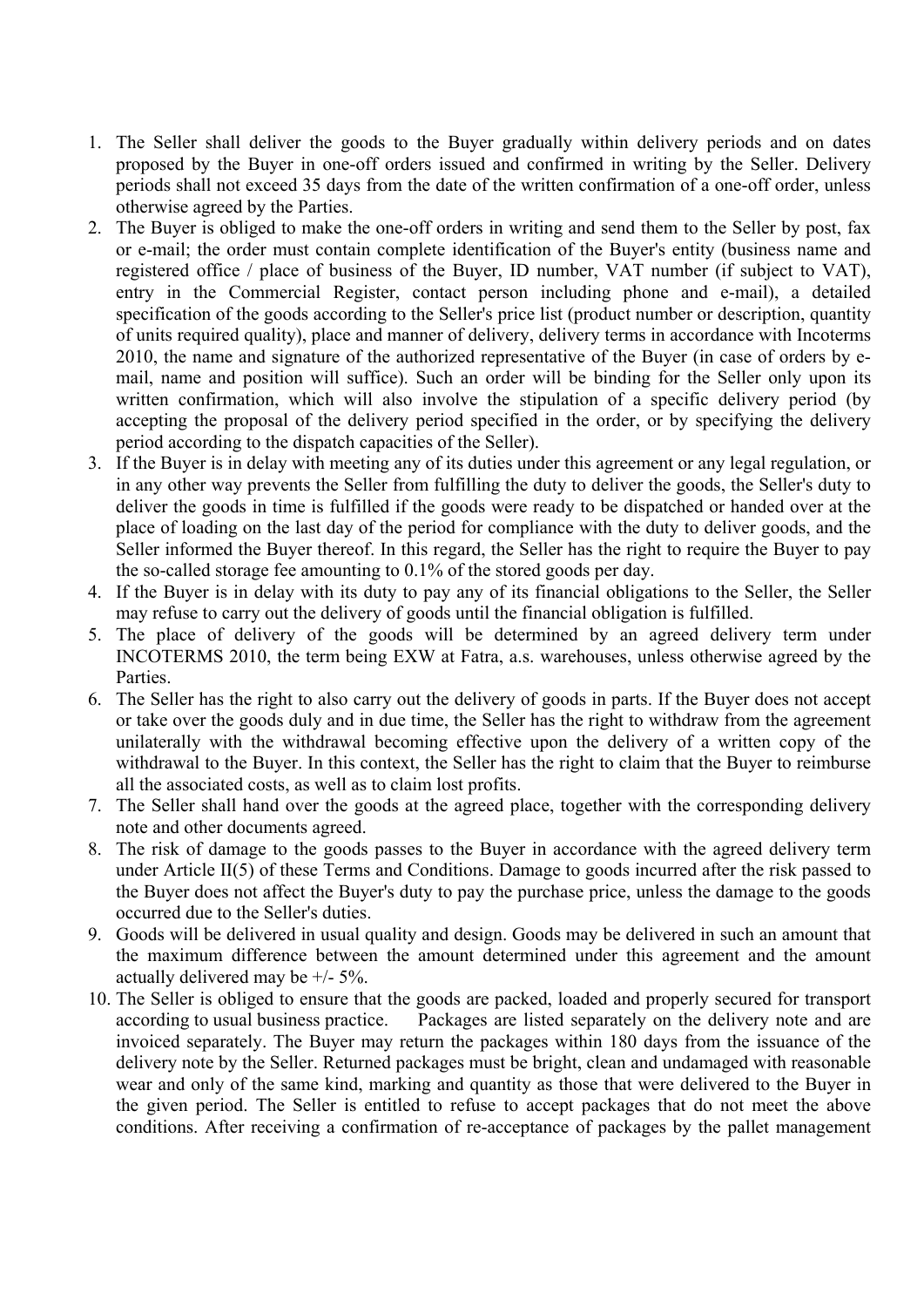employee of Fatra, a.s., the Buyer is obliged to issue an invoice in respect of the returned packages. Prices must be the same as those charged by the Seller to the Buyer and the invoice must contain the number of the delivery note, whereby the packages were sent from the Seller, or the Seller's invoice number. Shipping costs concerning the returned packages are always paid by the Buyer. Packages are returned to the premises from which they were shipped.

- 11. Records of the Buyer's own packages will be agreed in writing upon request of one of the parties, usually twice per calendar year.
- 12. Metal pallets are charged at zero cost. The Buyer is obliged to return them using the same means of transport which delivered the goods and in equal number, against the confirmation of the document proving the return of pallets.
- 13. The Buyer undertakes to return a properly stamped delivery note for each delivery of goods.
- 14. The Parties hereby declare that the mutual electronic exchange of data has the nature of a written juridical act and is equivalent to other commonly used form of written communication, and at the same time explicitly acknowledge that such transfer of information may give rise to liabilities that are legally applicable and may be relied on when claiming that duties be fulfilled.
- 15. The Parties undertake not to dispute the acts performed on the basis of these Terms and Conditions or declare them invalid only because the act was made in the form of electronic data exchange. The Parties hereby declare that electronic messages and records constitute acceptable evidence and also undertake not to challenge the admissibility of acts made through electronic data exchange to be used as evidence.

#### **III. Purchase Price and Payment Terms**

- 1. The purchase price is agreed within the Purchase Agreements as a contract price excluding value added tax. The purchase price will be calculated in relation to the current price list of the Seller, unless otherwise agreed by the Parties. With regard to the volatility of input prices, the Seller reserves the right to update the price list as necessary. VAT at the statutory rate will be added to the purchase price.
- 2. The Buyer will pay the purchase price to the Seller in cash upon the handover of goods or by a wire transfer to the account of the Seller based on a tax document – invoice issued by the Seller, payable within 14 days after it was issued to the Buyer, unless otherwise agreed by the Parties; for the purposes of this agreement the Parties have agreed that the invoice is considered delivered on the third day after the invoice is issued by the Seller, or, as the case may be, on the third day after the Seller hands over the invoice to be mailed to the Buyer. The date of payment of the purchase price shall mean the date on which the amount associated with the due date is credited to the Seller's account specified in the agreement or in the related accounting document (invoice).
- 3. The Buyer is not entitled to withhold the purchase price or any part thereof due to having any claims against the Seller. The Buyer is not entitled to set off any claims of its own against the purchase price, even if these claims are based on the rights arising from complaints made in due time.
- 4. In case the Buyer is delayed with the payment of the purchase price or part thereof, the Seller has the right to charge the Buyer the agreed late payment interest of 0.03% of the outstanding amount for each subsequent day of delay.
- 5. If the Seller has reasonable doubts about the solvency of the Buyer, the Seller is entitled, without assuming the fulfilment of other rights of the Seller, to unilaterally modify the payment terms agreed in the purchase agreement, in particular to move the due date to an earlier date or demand cash payment or payment in advance.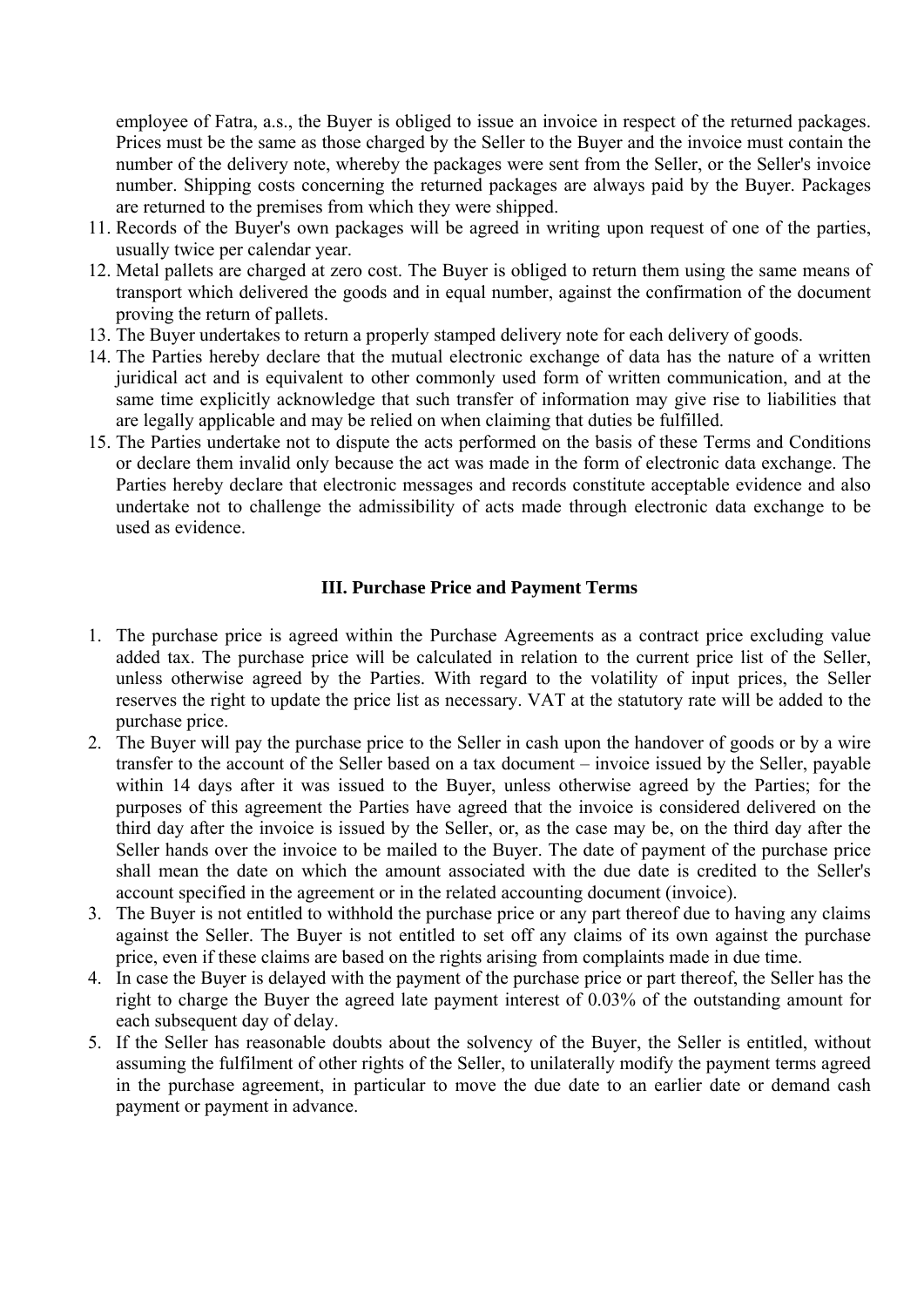- 6. The Parties may agree on a credit limit for the Buyer. The Seller will then provide the Buyer with goods according to the Buyer's orders up to the credit limit so established.
- 7. The credit limit excludes the Seller's outstanding claims against the Buyer arising from the supply of goods, inclusive of VAT. The credit limit also includes the Seller's future claims against the Buyer arising from accepted orders or otherwise concluded Purchase Agreements, which oblige the Seller to deliver the goods to the Buyer in the future.

### **IV. Passage of Ownership title to Goods**

1. Once delivered, the goods remain in the ownership of the Seller and the Buyer acquires the ownership title to the goods only when the Buyer has paid the purchase price in full.

#### **V. Liability for Defective Goods**

- 1. The Seller must deliver the goods in the agreed quantity, quality and design. The Seller fully guarantees that after their delivery, the goods will be fit for the agreed use or its usual purpose for at least 24 months. The guarantee does not cover damage caused by improper handling and/or improper storage and/or incorrect application with reference to the relevant instructions or technical data sheet of the goods. The Buyer is obliged to follow the instructions and the current technical data sheet of the goods, which are available on the company's website at www.fatra.cz and at the registered office of the Seller.
- 2. If the delivered goods do not conform to the agreed conditions in terms of quantity, quality, design or packaging, the goods are defective. The Buyer must immediately notify the Seller of the fact that the goods are defective and also demonstrate it in a credible manner.
- 3. Notification of defective goods must include:
	- number of the purchase agreement (confirmed order), invoice and delivery note,
	- description of the defect or exact determination of how the defect manifests itself,
	- the number or volume of defective goods,
	- how the defects in the goods were found.
- 4. The notification must also include the product label of the goods; in the absence of the product label a complaint is not considered to have been made.
- 5. The Buyer is obliged to notify the Seller in writing of the defects by the end of the agreed guarantee period and make the claim. Evident defects must be claimed with the Seller in writing within 10 days after the takeover of the goods or after the date on which the goods reached their destination. If the Buyer fails to notify the defects within the above time limits, the right to claim the defects is extinguished.
- 6. If the defects cause a substantial breach of the purchase agreement, the Buyer may require:
	- removal of the defects by a delivery of goods free of defects, delivery of the missing undelivered quantity of the goods or repair of the goods,
	- a reasonable discount on the purchase price,
	- withdrawal from the Purchase Agreement.
- 7. Unless the Buyer chooses its right in due time, or in the case of a non-substantial breach of a partial Purchase Agreement, the Buyer has the right to have the defects removed or to a reasonable discount on the purchase price in accordance with Section 2107 et seq. of Act no. 89/2012 Sb., the Civil Code, as amended. In the case of quality defects, the Buyer shall present the Seller with a sample of the claimed goods as part of making the complaint.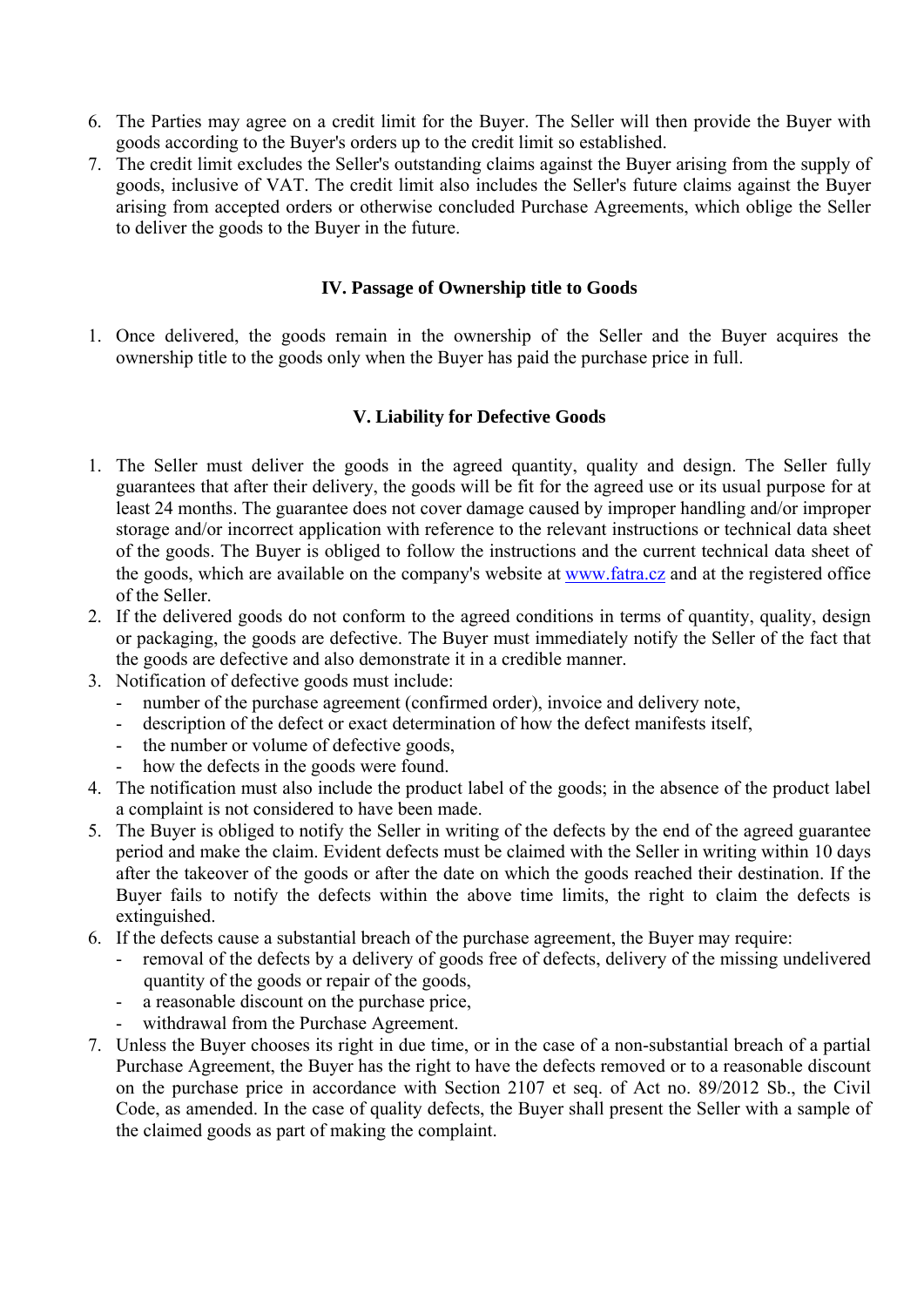- 8. With regard to all the circumstances relating to the conclusion of the Purchase Agreement, the Parties state that the total foreseeable harm, including loss of profit, which the Buyer may incur in connection with the Purchase Agreement, amounts to no more than the amount equivalent to the purchase price for the successfully claimed goods agreed in the relevant Purchase Agreement to which the harm incurred by the Buyer is related.
- 9. The goods must be taken over and stored by the Buyer with due professional care so as not to damage the goods.

#### **VI. Circumstances Excluding Liability**

- 1. Liability of the Parties for partial or complete failure to fulfil contractual obligations is excluded when such a failure occurs:
	- a) as a result of force majeure; in the event that the effects of force majeure last for a period not exceeding 90 days, the Parties are obliged to fulfil the obligations from this Agreement as soon as the effects of force majeure cease, the delivery periods and all other time limits being extended by the period of the effect of force majeure. Force majeure cannot be considered as including late deliveries from subcontractors, strikes and lockouts
	- b) due to the intervention of the authorities, preventing the Parties from fulfilling their duties under this agreement.
- 2. Therefore, a circumstance excluding liability is considered to be an obstacle occurring independently of the will of the obligor, preventing it from fulfilling its duties, if it cannot be reasonably assumed that the obligor could have averted or overcome the obstacle or its consequences and that the obligor could have anticipated the obstacle at the time the obligation was created. Liability is not excluded by an obstacle which was created only at the time when the obligor was in delay in fulfilling its duty or which was arose from its economic situation.

## **VII. Clause and Applicable Law**

- 1. Unless expressly stated otherwise in the Purchase Agreement, the rights and duties of the Parties as well as the legal relations related thereto and arising therefrom shall be governed by the Czech law. The application of the UN Convention on Contracts for the International Sale of Goods dated 11 April 1980, and the rules of international private law are excluded.
- 2. Any business practice relating to the performance of this agreement shall not prevail over the arrangements in these Terms and Conditions or provisions of the law, even where such provisions do not have compelling effects.
- 3. If, after the conclusion of the Purchase Agreement, circumstances change to the extent that the performance under the agreement becomes more difficult for either Party, it does not affect the duty to fulfil its contractual obligations under the agreement. The Buyer assumes the risk of change in circumstances; Section 1765(1) of the Civil Code shall not apply in this case.
- 4. These general Terms and Conditions apply to all deliveries of goods of the Seller. Any purchasing conditions, referred to or printed on the order of the Buyer, as well as any other conditions in the order of the Buyer which are not in accordance with these general Terms and Conditions are deemed invalid unless confirmed by the Seller to the Buyer in writing before the delivery of the goods.

## **VIII. Arbitration Clause**